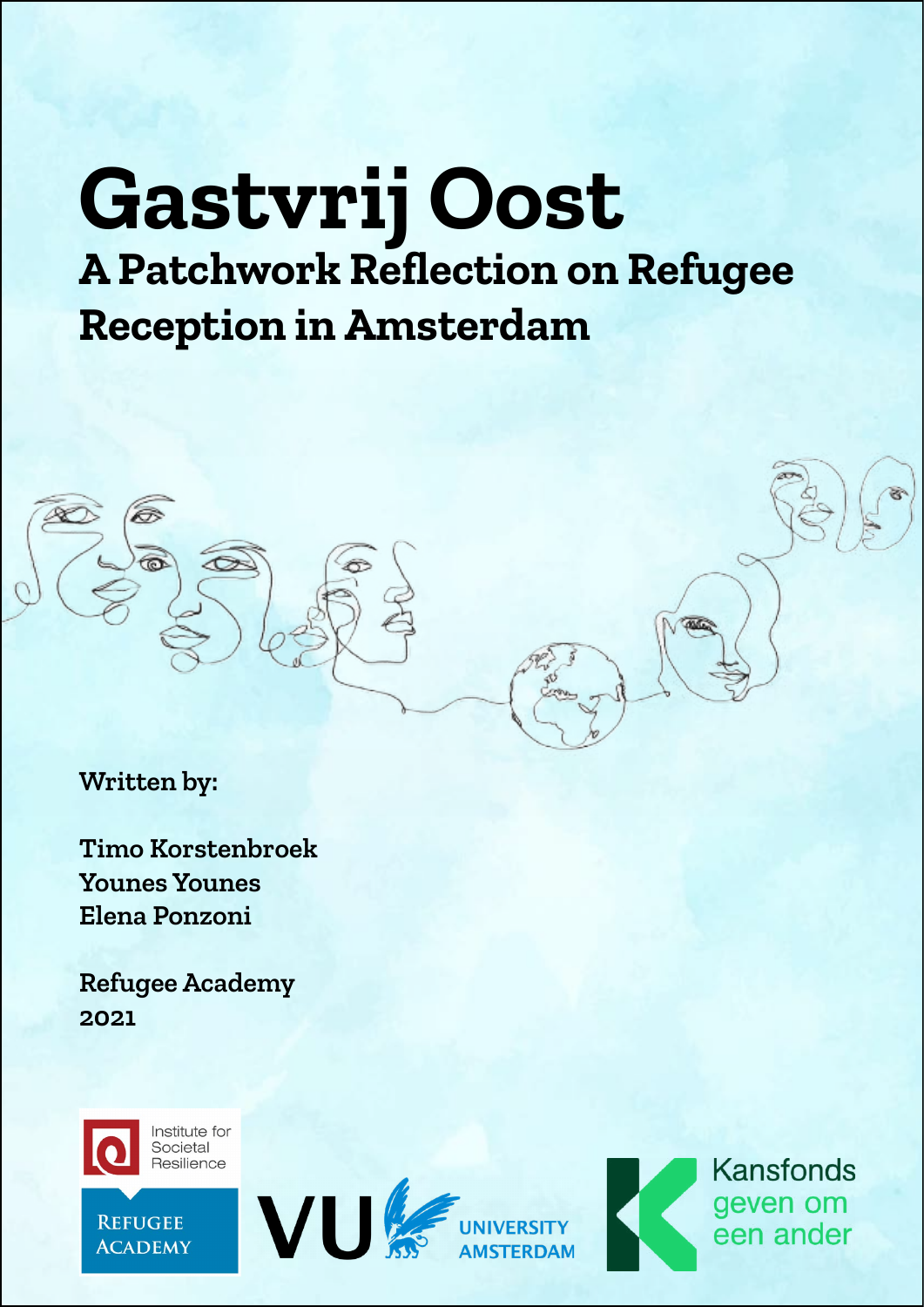# **Introduction**

The story of what soon became labelled as 'the refugee crisis' is one of people, their resilience, struggles, efforts, networks, organizations, and experiences. When this wave of migration began in 2015, many people rose to the challenge and came together to organize welcoming spaces, help, and support for the newly arrived.

Yet where do you start to tell this story that quickly becomes a patchwork of different, sometimes overlapping and contrasting, stories? A story that is still being told, acted, and rewritten in multiple spaces, neighborhoods, and cities all over the Netherlands. How do you tell a story that is remembered so vividly by many, yet experienced so differently? Perhaps the best way is to tell several stories: recreating this mosaic of experiences from the perspective of people who, at some point, found themselves together in a network; acting within the larger story of this oft-called refugee crisis.

### **The Network of Gastvrij Oost**

This particular story is about a networked initiative in East Amsterdam that was dubbed Gastvrij Oost: Hospitable East. This initiative could perhaps best be described as a network of networks, in which all involved acted from a sense of urgency. Based on this urgency, people with different stories, different backgrounds, different views and working styles joined forces to create a community housing project for refugees.

The voices in this story are based on the research we did with network organizers. Using both our own voices, and recreating the voices of the organisers, we reflect on what we heard in the course of the research. Y., a Syrian refugee living in the Netherlands since 2015, tells the story of his arrival and of becoming involved in the network and as a researcher in this research project. L., a Dutch woman working for a broadcaster, decides to throw herself into a new adventure and invests body and soul in the Gastvrij Oost project, which eventually leads her to setting up her own initiative. Another point of view comes from F., a community organizer who had been active in civil society and politics most of his adult life. F. had also come to the Netherlands as a refugee decades earlier and decided to start focusing on the reception and inclusion of refugees in Amsterdam. The third voice is R., who also worked as a community organizer in Amsterdam and in 2015 decided to shift her attention to the reception and inclusion of newcomers within her neighborhood. One other voice is that of E., one of the researchers of the team trying to give meaning to the mechanisms at play, while at the same time being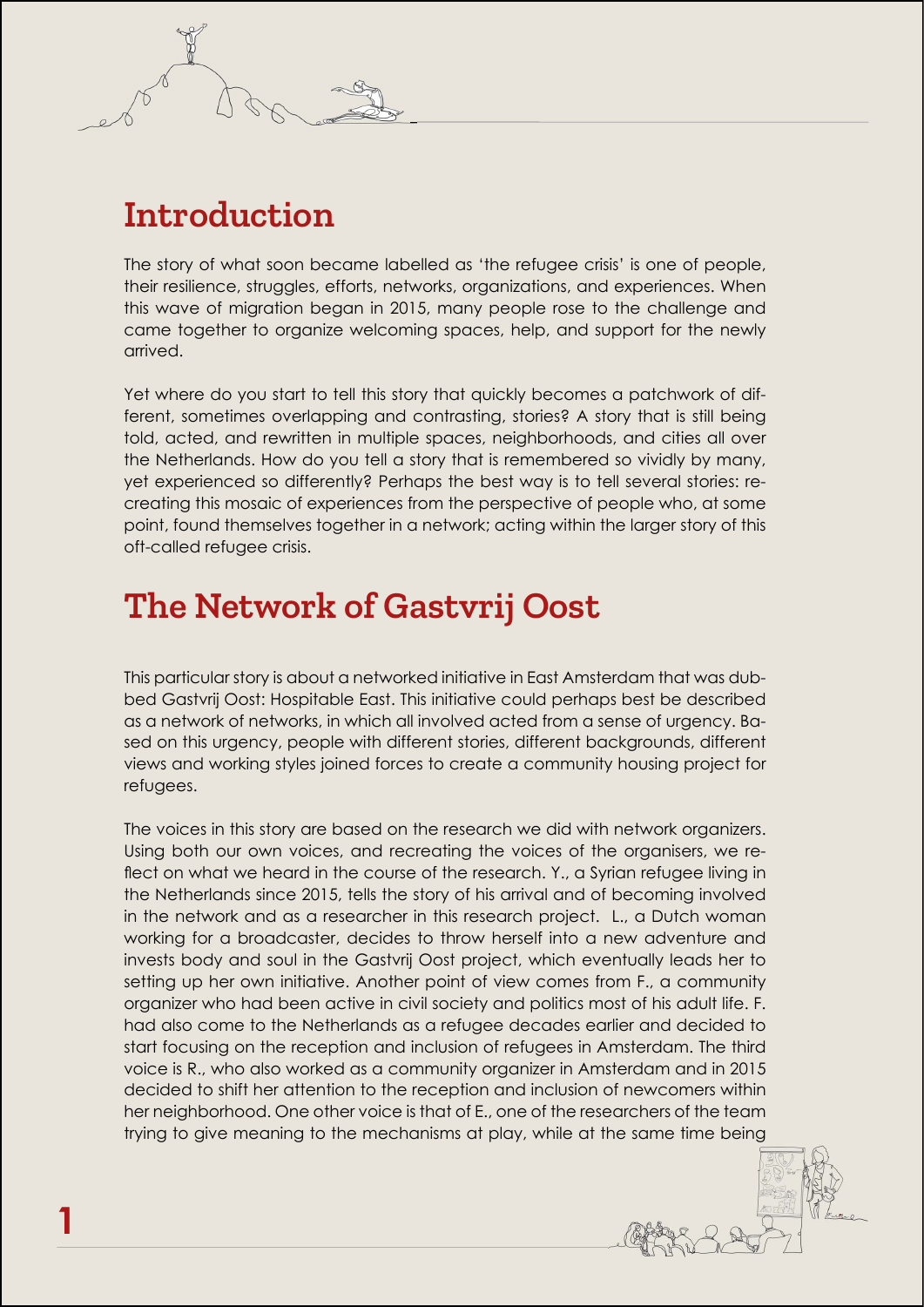confronted with the mirror of her own position. And finally, there is our collective voice: a team of engaged researchers coming to the project as evaluators and observers. By telling these stories, we hope to provide an image of where we – we, as in all those involved in this story – come from and where we are going; to better our understanding of the roles we all play and the, often different, struggles we all face. Additionally, by mirroring different stories, we hope to identify opportunities and challenges for the durable contribution of civil society initiatives to refugee inclusion.

# **I. When it all began**

### *Y.'s Journey to Amsterdam*

*That Tuesday was different than other days as I made my way to the Netherlands.*  I felt a kind of excitement about making it all the way from Greece mixed with the *uncertainty of where to go after arriving at the big gray station platform.*

*I* was one of many thousands of Syrians arriving at Amsterdam's central station that *September of 2015. We were part of a group that grew as we passed from Greece through Macedonia, Serbia, Hungary, Austria, and Germany, finally arriving in the Netherlands.*

*In the station in Frankfurt, I left my backpack with my jacket and some other clothes with other Syrians who shared the route with me. When the police stopped them, I had to leave the bag behind or face my arrest. Instead, I got on the train which arrived ten minutes later. I had nothing but a couple of hundred euros in my pocket.*

*Having some money meant that my friend and I could find a hotel when we arrived. Then we would follow the well-known plan to go to a police station and say we are asylum seekers. We knew that meant they should take care of us, and we would not have to sleep in the street.*

*All along that long road, I had the feeling that wherever you go you will find Syrians and you will be guided somehow about what to do. This gave me a sense of safety.*

*From the moment the train pulled up to central station in Amsterdam, and we stepped out I saw Dutch people standing on the platforms. They asked me: are you Syrian? I replied yes I am. They said: we are here to help you if you want to come with us and we will try to find a place for you to sleep.*

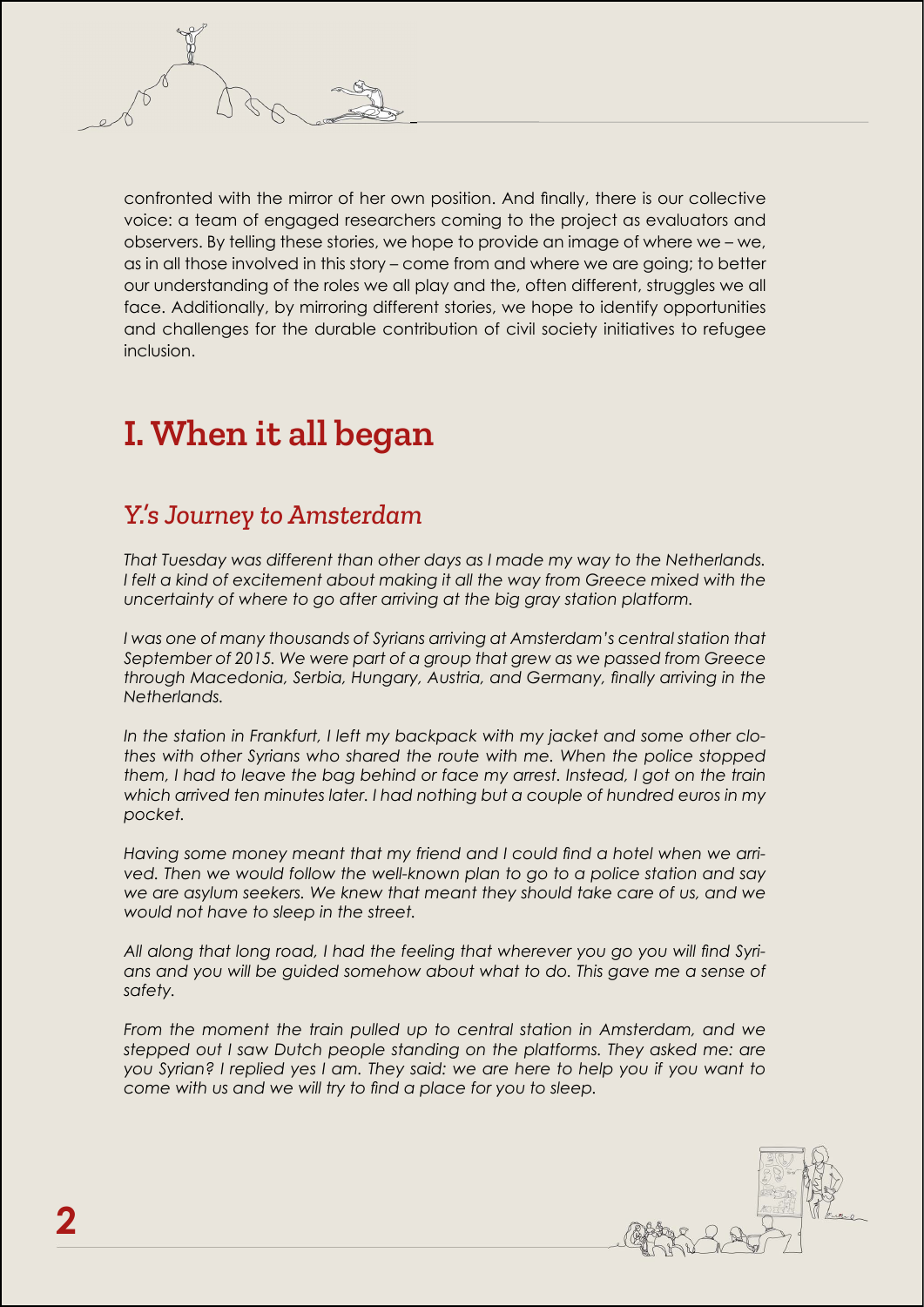### *L. Gets Involved*

'If there is something that you actually can do, you just do it'. This was the attitude with which L. got engaged. When dozens, even hundreds of people arrived to Amsterdam's Central Station, L. was there to witness. People came from countries with names she was familiar with, but didn't really know much about. L. had heard the reports of war and conflict.

L. spoke with the men and women coming off the trains on that dreary day. One person, perhaps from Syria, told her about a not so distant past in which he was a doctor, or an architect. Now he was in a faraway land: a person who had recently lost his home. His new home turned out to be this damp train station. Later he and the others would be placed in isolated shelters with names like Havenstraat and Heumensoord. Like many others, the man she spoke with was stuck in-between. Home – the place where his past, with all its grief and joy, and his future, with all its dreams and fears once existed – no longer mattered. Now he was expected to make a new home in a country that expected candor while demanding gratitude; a country where people made painfully clear that he, a refugee, wasn't welcome. It was a place where integration was expected somewhere in the margins of society, detached from the warmth and community that made up L.'s society.

L. had never had to worry or even think about questions of home. Home was just there. She had a well-paid, highly regarded, and genuinely exciting job at a television broadcaster. There, she was expected to act quickly and pragmatically in a volatile and demanding environment, dealing with the thrill of the unexpected on a daily basis. Perhaps it were these qualities that would later serve her well within the Gastvrij Oost community: her pragmatism – the ability to act, to disrupt – and her readiness to accept, or even embrace, the unexpected. When standing on that train platform, she decided to convert these qualities into direct action. Global injustices can make one feel powerless as an individual, but when those global problems become so concrete, so close-by, as the man standing in front of you, then one can actually act. With these thoughts in mind L. felt the certainty that she would do something. She would just start somewhere and do something to help the people she had been meeting that day.

But what? And how?

### *Y. – From shelter to shelter*

From the train station, volunteers brought us to a place close to Central Station *where we slept. The next day we were brought to a sports hall in Amsterdam East. It was a big organized mess for around 200 persons, with families on the second floor and guys on the ground floor, bed against bed. All very cramped.*

*The hall was managed by the Red Cross and was accessible for volunteers from the neighborhood who were trying to communicate with us in English. Not that many*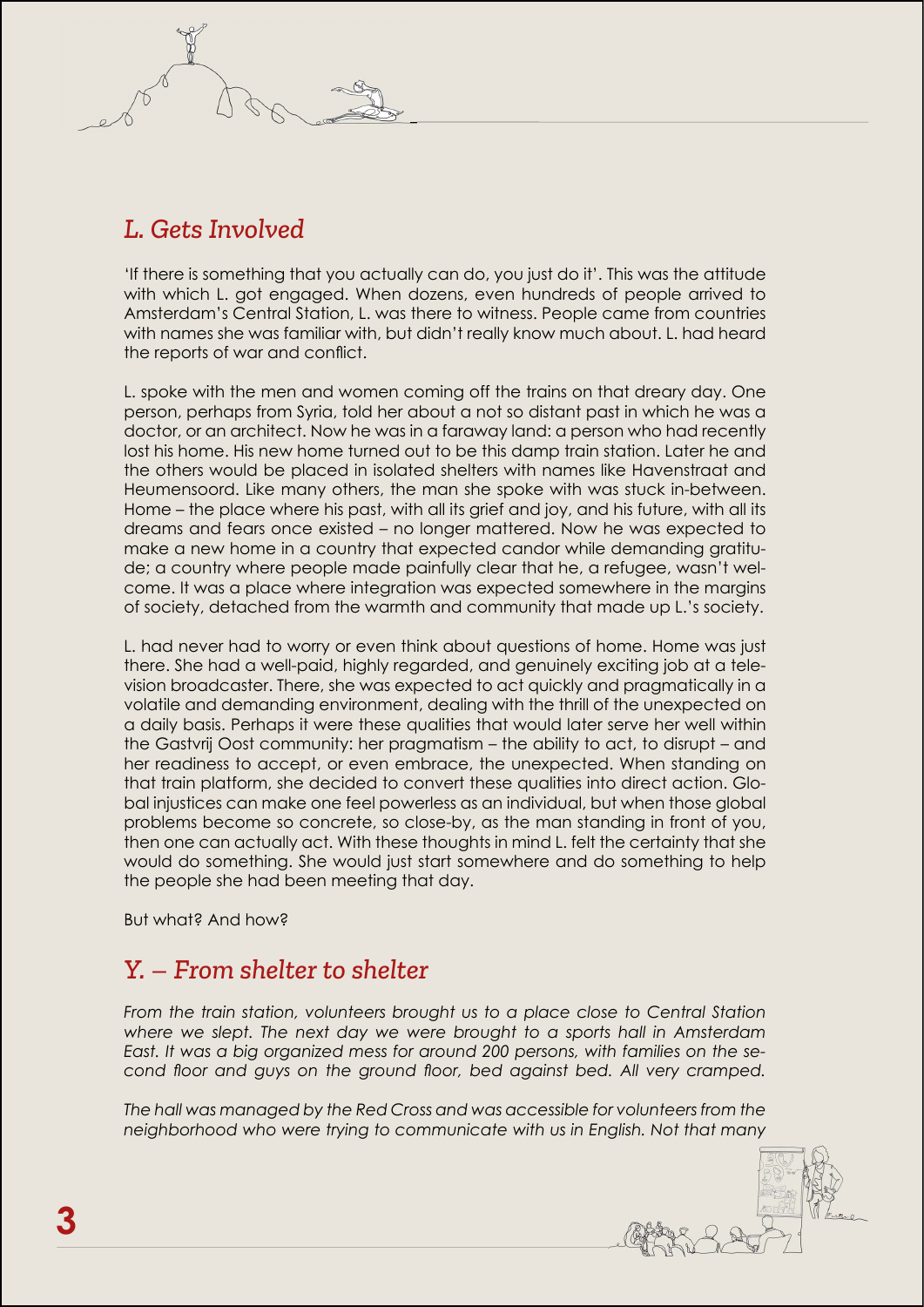refugees spoke good English at the time. So, there I was, standing outside in the light rain when two Syrian guys I knew asked me to translate for them and a Dutch *man who had stepped out of a luxury car. I started translating. Many other Syrians in the sports hall standing outside asked me to translate for them as well.*

*After I was finished, a Dutch woman came to me and asked if I knew for whom I was translating. I didn't. She told me, "He is the minister of internal affairs, and you did very well. Would you join us in the group of volunteers?"*

*That was my first introduction to L..*

*I began volunteering in translating and organizing. However, our accommodation didn't last for long. Soon we were on the move again. This time to a second location in South Amsterdam that had once been a jail.*

*Just a few weeks later we were on the move again. This time to Nijmegen in the eastern part of the Netherlands, and this time we found ourselves in a huge camp with big tents and a capacity of 3000.*

*Through all of this, I stayed in contact with L. and built up more connections in Nijmegen.* 

*L. and I tried to find a way back to Amsterdam. She said: "I'm in discussion with an organization in Amsterdam East and we will see if we can have an empty building, and you can stay there."* 

*That's how we got involved organizing the group who would live in the new housing project at Mauritskade which was called HOOST.*

#### *F. - The neighborhood activist*

Being a refugee wasn't the same when F. first came to the Netherlands around 30 years earlier. Yes, he was a refugee, but he wasn't seen as part of a crisis. Now, all over Europe, the term refugee crisis had become the norm. F. doesn't see a crisis of numbers. He sees a failure of a system and communities that don't get involved.

 "Not on my watch, not in my neighborhood." If there was anything F. could be sure of it was that his neighborhood would get involved in welcoming newcomers. F. was involved and had been for years.

He had made a home in Amsterdam East. Amsterdam East was where he connected people, empowered them. For years, he had prepared himself and his community to address something like a refugee crisis. F. was ready to jump in and catch people in the nest he'd made in the neighborhood.

F. came to the Netherlands in the 1980s and had made the country his home. He is outspoken, with seemingly endless energy, and rock-steady convictions. In the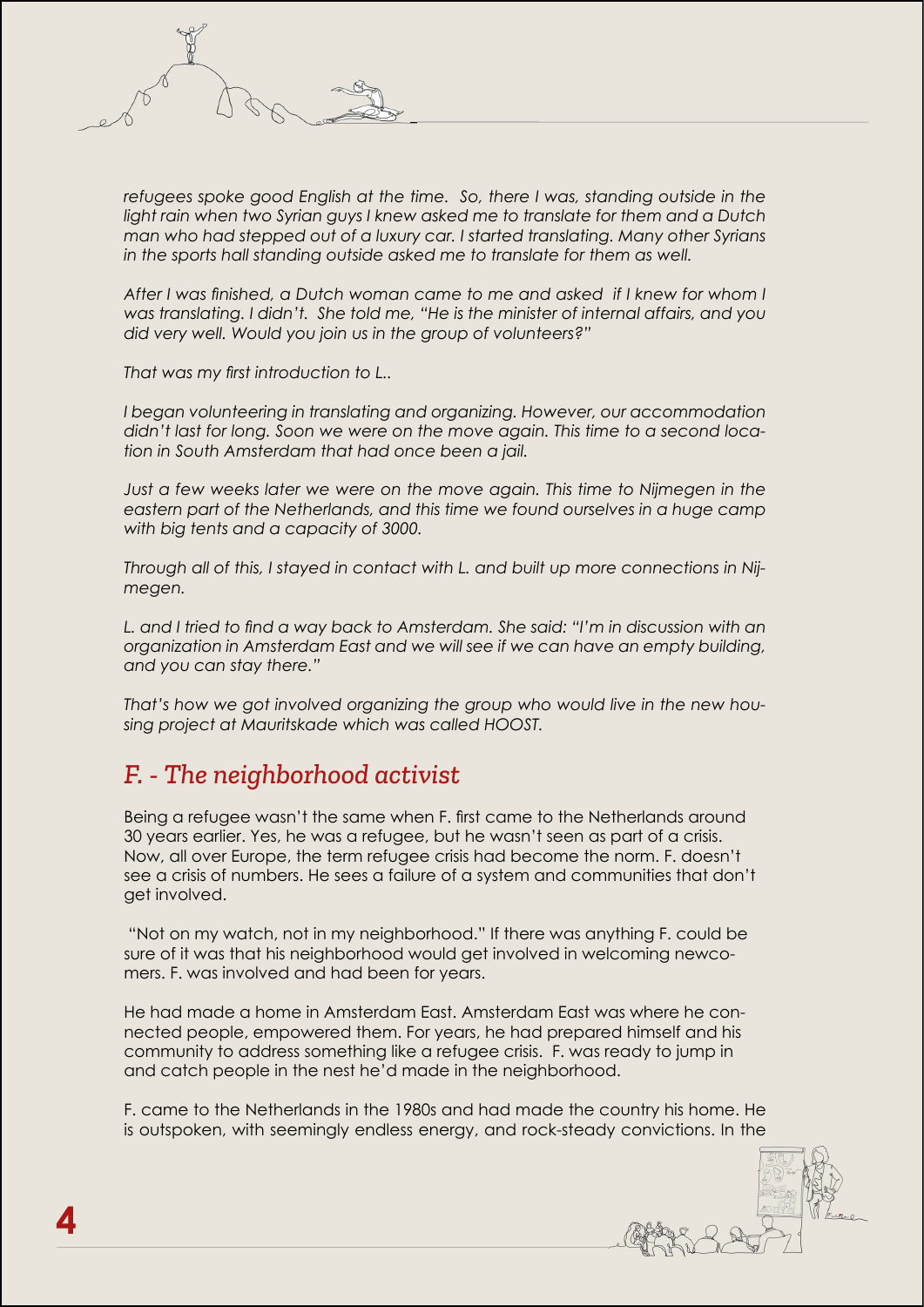

decades F. has lived in the Netherlands he built an impressive network through the many projects he worked on. Today, he would describe himself first and foremost as a neighborhood activist. Yet he'd also been busy in the municipality in the 1990s, published academic papers, and been active in local politics as a member of the Green Party.

In short, F. had all the necessary contacts to take initiative on his own. Who else was better at persuading and seducing the bureaucrats so used to following their own rulebooks? "You see, I have a name, a reputation, which is not what I like to have, but it is what it is," F. explains.

F. couldn't help but admire the energy of Dutch folks tirelessly seeking to create initiatives for a parade of refugees that they had met at shelters or train stations. It was hard not to appreciate the momentum of this surprising surge of solidarity.

Perhaps that's why F. decided to participate in a joint network. He imagined that they could combine forces into a "networked fist" to punch up towards the system. Perhaps that fist could gently open up in a welcoming gesture signaling to newcomers: here, find your home in our neighborhood.

He started making connections, bringing networks together, and planning meetings. Together they formulated a plan, an identity, a name. Gastvrij Oost, they called themselves: Hospitable East. The name fit. The group aimed to be welcoming and hospitable and was located in East Amsterdam. Together they believed they could unsettle the cold bureaucracy of refugee reception in the Netherlands. Instead, what F. and others witnessed were rigid institutions clinging to a restrictive approach to refugee reception, detached from the needs and life world of those they were supposed to be designed for.

F. warned the group to not get too excited; too anxious to start their own projects. He felt that they should first decide on what their own position was. F. meant they must distance themselves from the government and that the newly sprung movement should, first and foremost, facilitate and support grassroots initiatives but remain cautious in becoming too immersed in starting such projects themselves, for this could, in F.'s mind, too quickly lead to a situation in which the newly formed movement lost its independency and flexibility.

 "I am an activist after all," F. stressed. "Give me my freedom to support, tell off, rage against anything or anyone I want, but do not shackle me to a project where I become dependent on whatever subsidizing party there might be."

But of course, the group did not listen. And perhaps F. didn't either. Honestly, he also wanted to do *something*, just *something*. And when the opportunity to take over an old empty office building on *Mauritskade* he couldn't say no.

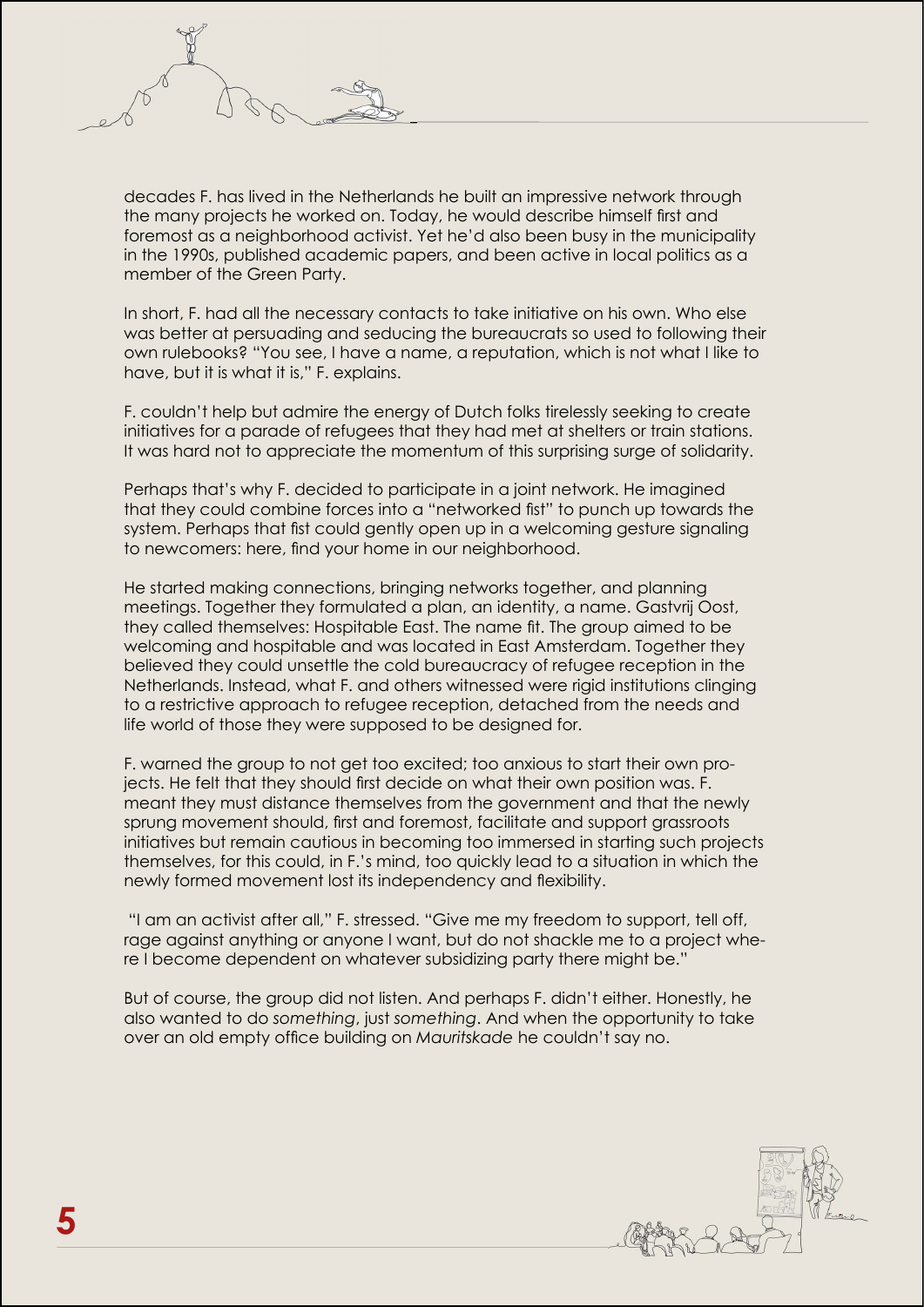# **II. When things got going**

### *Y. - Living at Mauritskade*

*With all the uncertainty and excitement of leaving the camp in Heumensoord, L. and I and two other Syrians asked a few people to join us in a new project. It was not an easy task to select 30 refugees out of the 3000 who lived in that camp. But in the end we had a list of 30 people, including families, that made up a mosaic of Syrian society.*

*In March 2016, the 30 of us moved to Mauritskade. The building was three floors. On the first was a big kitchen next to a garden. On the second the families lived. The third floor was set aside for young people and single inhabitants. My own roommate was a Syrian Palestinian from Damascus. He was a painter.*

*We divided ourselves into teams, responsible for cleaning, groceries, cooking, and finance. I was on the finance team and was helping to coordinate the project with L. and Gastvrij Oost. Every day the teams had to cooperate to make the project work.*

*The HOOST project was like a laboratory for creating new types of social interactions. Inside we had nice vibes living together, enjoying a sort of normal life with volunteers, neighbors, and language lessons. I felt a shift inside me from no plan to full resident in the metropolitan city of Amsterdam.*

*Day by day, week by week, we became used to the schedule. As a group, we had our ups and downs together. Group self-management and taking decisions together was sometimes good and sometimes a mess. By the end of the project, all of us had begun painting a nice picture in our minds about being independent from this project. Living in a crowd and not having the space to make our own decisions, I dreamed of having my own space that didn't overlap with other spaces. We longed to be alone.*

*In the end, we stayed at HOOST for nearly six months. Through the daily dynamics inside the house, I had figured out how challenging it could be to be indepen*dent and how different people can be. After several difficult arguments among *the inhabitants, we discovered that our Syrian community is really heterogeneous*

*After six short months, we were assigned to more permanent homes. We were all excited about starting this new stage of life in the neighborhood: fully independent in our own house with our own space. I didn't imagine how hard it would be to be alone with tons of posts from the municipality, universities, energy companies, and integration schools, all in Dutch. We didn't imagine what it would be like to deal with our own problems. Alone.*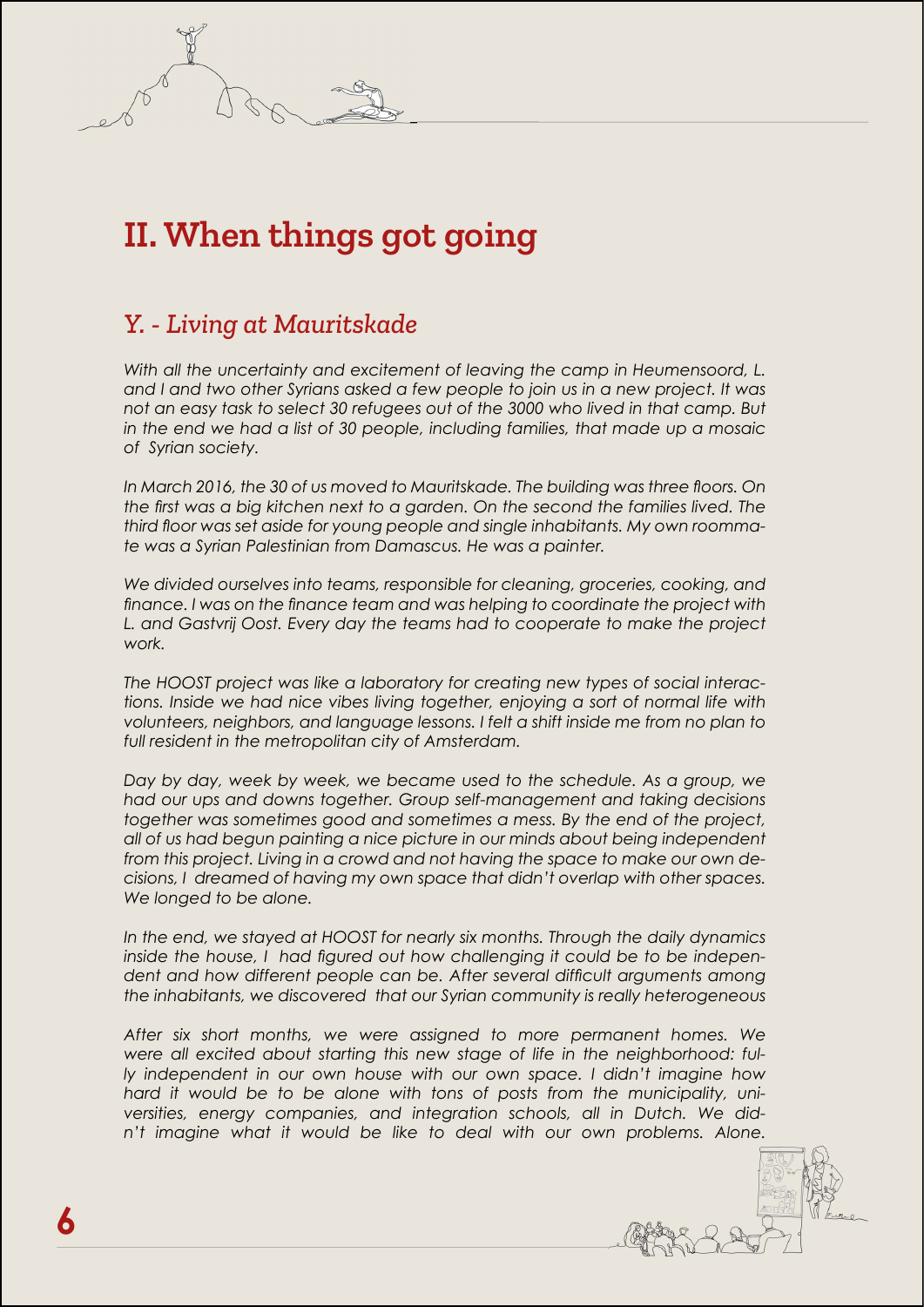*HOOST was a big deal for me, and I think it was for others as well. Every day I compared our new surroundings with the days I had spent sleeping rough, in different camps, or in other official refugee reception locations. HOOST introduced us to Amsterdam East. Personally, at the beginning , I probed to comprehend Dutch directness, Dutch manners, and fitting in.*

*When we started getting our social houses in East Amsterdam, HOOST came to*  an end. That was July 2016. The residents took different paths. Some got a small *house of their own, others went to housing projects or campuses such as Riekerha*ven, some started internships, some concentrated more on language or started *working. We had grown in experience and in being familiar with life in Amsterdam.*

*Chance meetings with HOOST mates in the market always sparked good conver*sations. We would talk about how nice the experience was. This was especially *true as we began to compare it with our more challenging daily lives on our own.*

*The Gastvrij Oost organizers also had learned something from this project. There were different people with different working styles, brought together by a sudden sense of urgency. When it ended, they began asking themselves questions about what would come next. What do the former inhabitants of HOOST need now? What is the next problem that should be solved? What was useful in that experiment? What's next as organizers and as refugees? They had different answers to these questions.*

*Soon the network or networks separated and took new and different routes..*

#### *L. – Creating meeting places in the city*

The organisers that had created the HOOST project were all very different from each other. Different stories, different working styles, access to different resources. L. often felt this difference in style during the project. It was not always easy to work together with people that had so quickly and impulsively joined forces.

After that initial feeling of urgency– that wanting to do something – declined, the organisers felt they wanted to go different ways. When her involvement in the HOOST project at Mauritskade came to an end, L. also moved on to new projects. Her earlier experiences with HOOST had thought her a lot: how to move within and with the world of the government system for example, but also, just by observing, how the neighborhood around HOOST reacted to the new refugee residents and vice versa. It was also not always an easy experience. Based on that experience, she had decided on starting her own organization, according to her own ideals that she had developed over the past months: it's not about helping anymore, but it is about connecting, meeting each other in the neighborhood, L. believes, and that takes time, it takes patience.

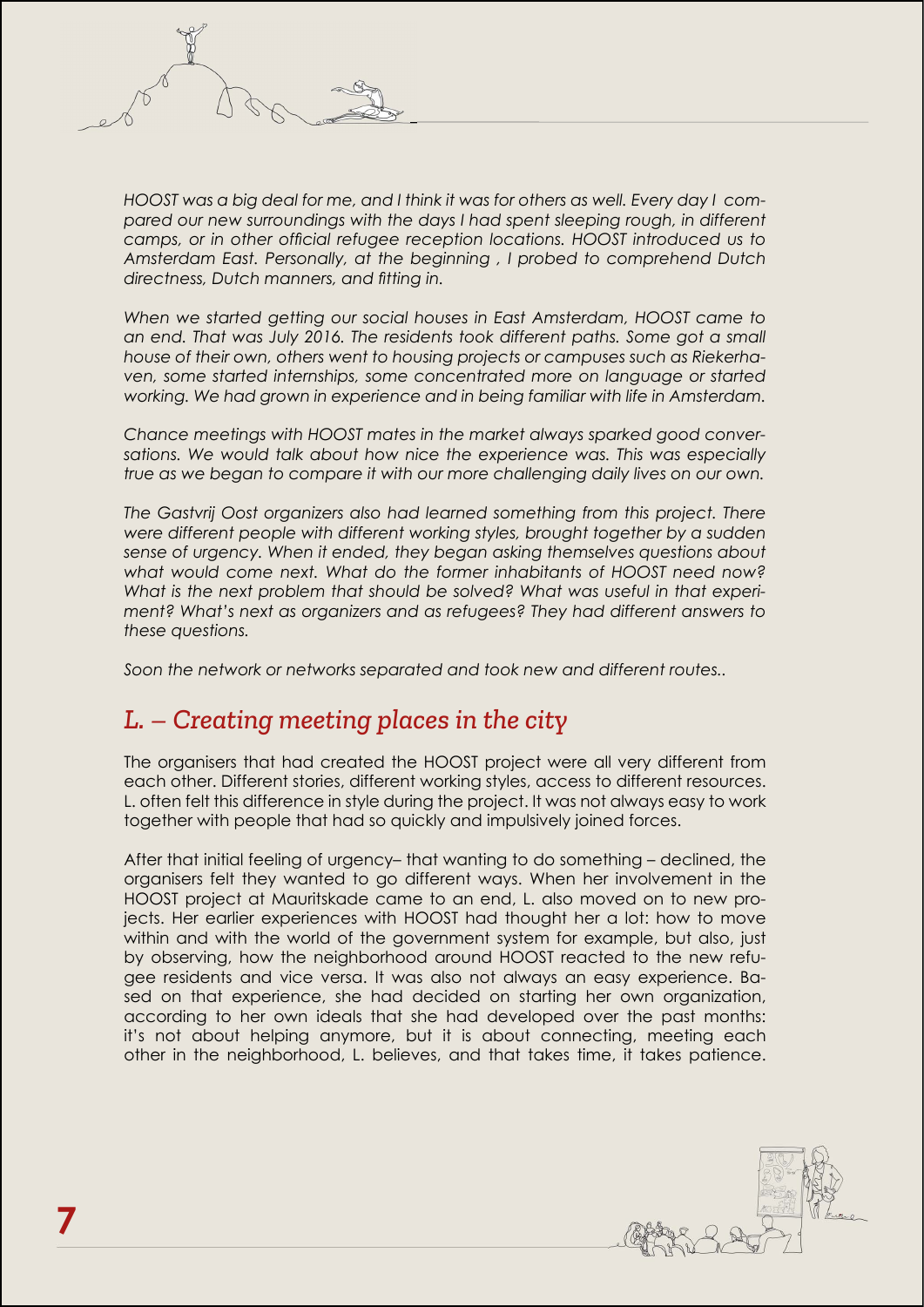She started with a small subsidy provided by the municipality which gave her three months to form her own answer to the question of what type of initiative was needed most. The answer she found was IMBY: In My Backyard. The name of her new organization.

The main ingredients were thirteen subgroups spread across different Amsterdam neighborhoods, and most importantly: a vibrant community of both "old and new" residents within these neighborhoods who show a mixture of patience, creativity, curiosity, open-mindedness and a willingness to get to know each other.

The recipe? Bringing both newcomers and native Dutch people living in Amsterdam together, enabling them to meet each other and join in activities together. L. wanted first of all to make it easier for newcomers who live in Amsterdam to get in touch with their Dutch neighbors. Also, she felt it was important to make Dutch people with their busy lives aware of the presence of new neighbors, and to connect them with the statushouders who, after getting their own living places in town, were suddenly becoming anonymous, because they were no longer in an AZC or another shelter where people could find them.

Yet of course, doing this involved many challenges. After all, how to keep Dutch people interested? How to offer them something that is attractive to them, while simultaneously creating an environment where people get along on an equal basis? L. stresses that these questions remain important to keep asking yourself. "I'm still learning every day and I'm still trying to understand every day, what we're doing, how we could do it better, what exactly are we facing?"

That is one of the reasons that L. believes in the importance of joining forces with other initiatives again; not in a groups similar to that of Gastvrij Oost, but in a way which enables initiatives to learn from each other and discover the similarities, the shared message, in each others work. While all initiatives in her network are doing slightly different things, and all have different backgrounds, in the end cooperating and exchanging experiences is necesssary. In this phase, "you start to realize why you need each other – that, in order to survive and be sustainable, we should cooperate", L. states.

#### *Y. - Working as a researcher*

*That time spent nesting in Amsterdam East gave me space for imagining my future. Through my involvement at HOOST I came in contact with professor Halleh Ghorashi. I told her about my research plans and that I wanted to continue my career. She offered me the opportunity to become part of her research team. That was a key turning point in my stay in the Netherlands.*

From that moment on, I started developing an additional lens for looking at the *project. Many questions rose in my mind. I began thinking about what had made us as participants so enthusiastic about HOOST. I realized that the initiative itself offered connection with the neighborhood and different resources. I started*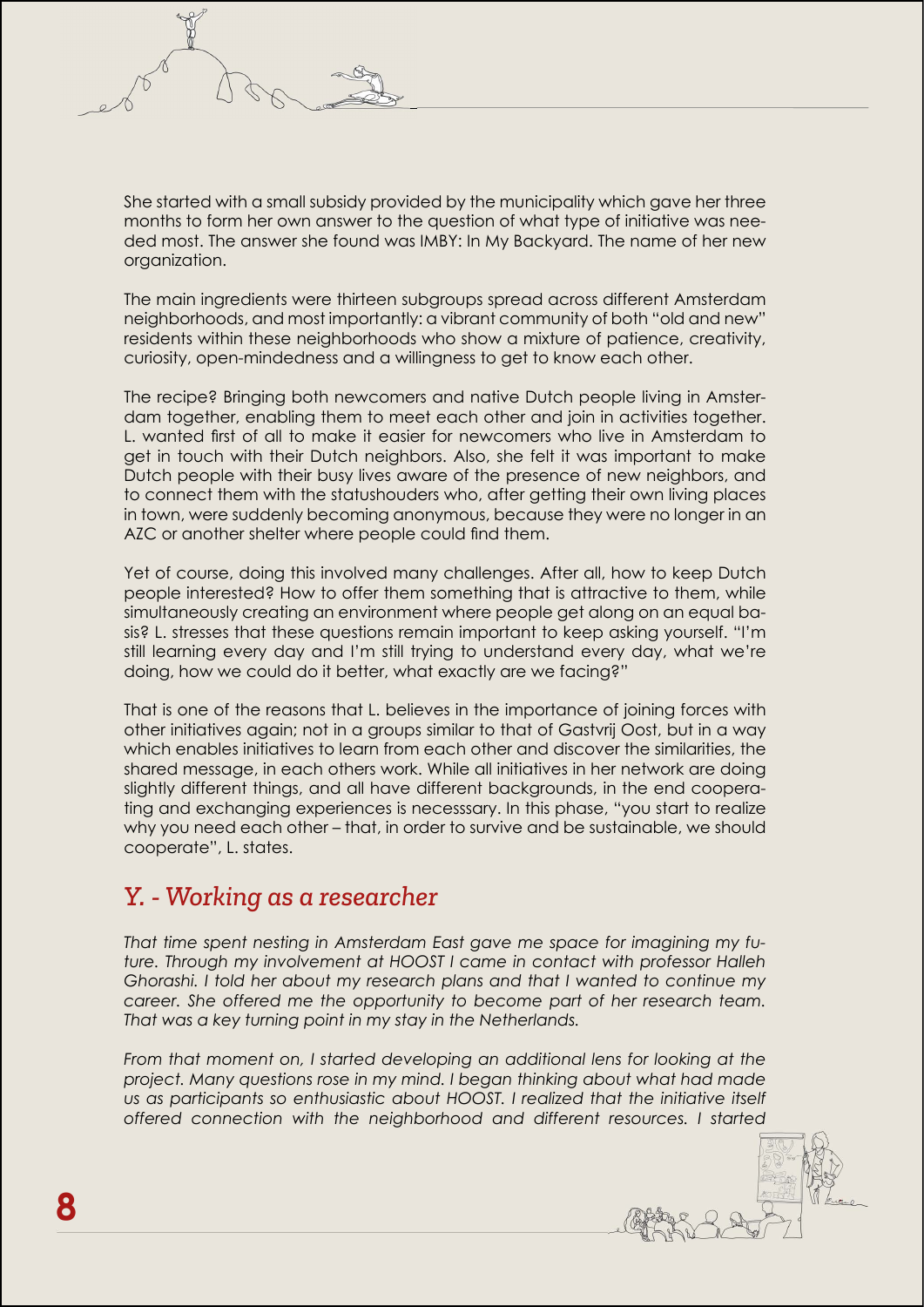*dividing the period of this experience of HOOST into phases: first running away from the forest, second realizing that I was being recognized as a resident in the Netherlands. And the last phase was mediated by the interaction with the other residents.*

*Together as HOOST residents, we talked about the meaning of the project for us, what we gained, and what we are now. We had become independent. What next? After HOOST we found ourselves out there, able to start our own life, separate from the group, without people responsible for us. We found ourselves wondering how we should organize our lives in this very regulated Dutch system. The most important question for this third phase was: now what?*

*For me, doing research helped me to see what I had gained: social capital, a network. It made me reflect on what it means to be treated equally and take care of myself. It gave me space to ask whether or not I still needed help of the people that helped me earlier, and if I did, in which ways? It also helped to look back at the more uneasy aspects of this experience. For instance HOOST was a pilot not only in Amsterdam but in the Netherlands. The intention was that refugees would have full control on their lives. Yet there were some moments where I and the other*  residents sort of didn't have much freedom to choose. For example, we didn't *choose which lessons to take or where, which meetings to attend, or who to meet.*

*The project initiators were people with strong personalities, and in some moments I felt compelled to follow a model they had in mind. In some aspects the organization inside the building was very Dutch oriented, in its strong ideas on how we should learn the language. I may have had some options to decide on my own, but there were also invisible rules in the minds of the organizers.*

*Of course, all of us living at Mauritskade also made mistakes, for instance about where the garbage should go. Yes. We needed help with those kinds of mundane things. But there was still an underlying tension. The tension we felt came from the notion that we were supposed to "own" the place and manage it ourselves. Yet everything we did was under scrutiny. The neighborhood watched us. The initiators watched us. Journalists, with or without cameras, wanted to talk to us about the experience in HOOST and what it meant for us as refugees. We were happy with the publicity. It was good for HOOST, and we wanted it to survive. But the strange feeling came from the fact that this happened without consent. I felt, in a sense, like a chess piece in the game of publicity.* 

At some moments I had the feeling that the residents felt they owed a debt of *gratitude to the initiators, and therefore, despite possible ambiguous feelings were participating in events. They had nothing but good things to say about the initiative, perhaps because of the fear of losing social capital or because of the dependency. Nevertheless these reflection points came after living in HOOST and based on observations during that period.*

*We need initiatives that are able to develop further, to a next level. In order for those 'next edition' initiatives to be successful, it is important that participants are able to discuss experiences openly. As long as you are dependent and afraid of losing access to services, this won't happen.*

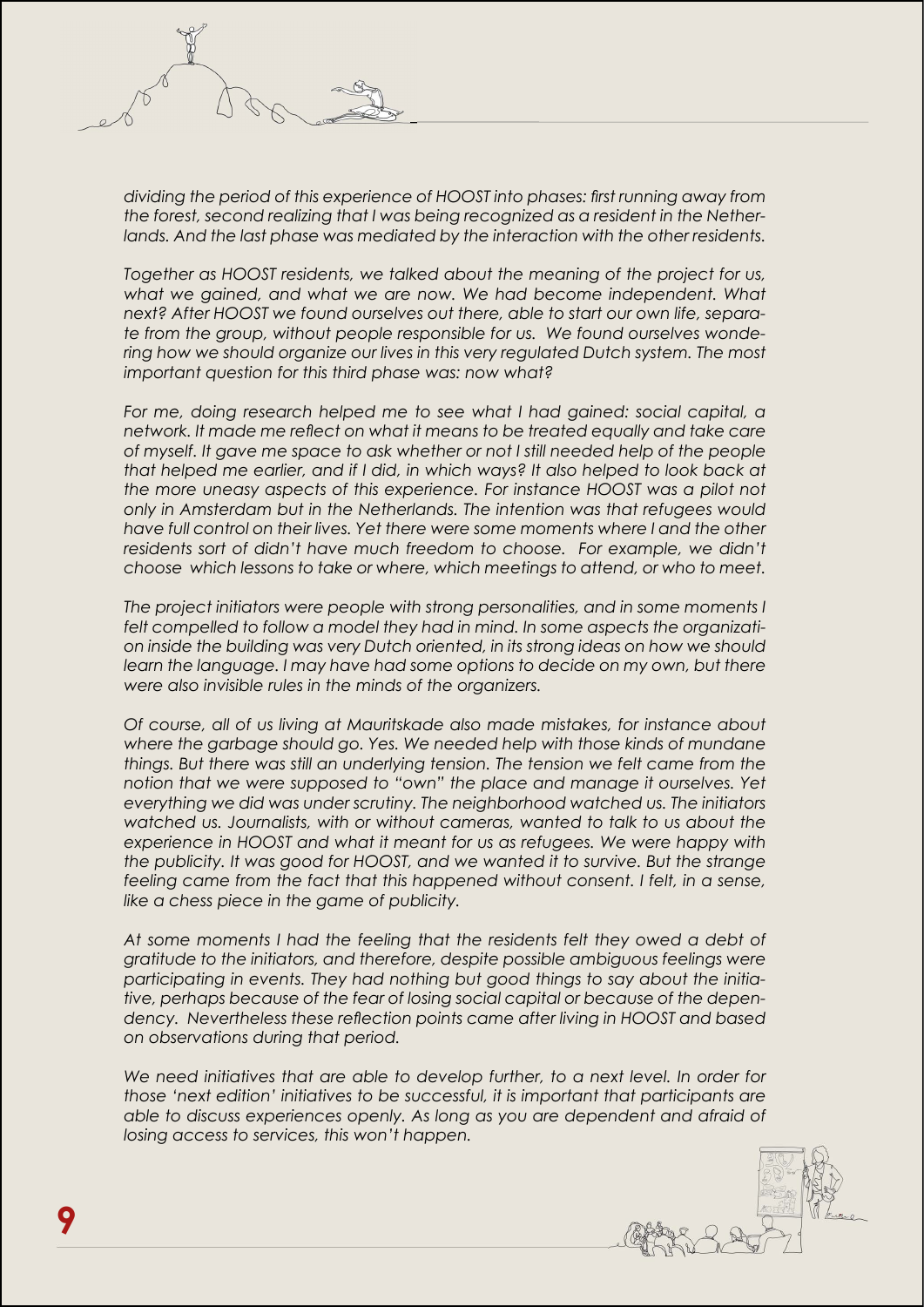### *R. - The community organizer*

R. returned from a meeting with the municipality quite disappointed. Looking back, she realized that frustration had been seeping into her thoughts for quite some time. Building up a community with neighbors and refugees had really been a success in a very short period of time. From there on, she knew that working together at an institutional level, even for the same purpose, would require more patience and perseverance. But this meeting had been really demotivating. "Were they even taking the initiative seriously at all?"

It hadn't always been like this. When she was working on HOOST at Mauritskade all seemed to be going well. City Hall was happy with the work they did. The municipality had welcomed the small-scale approach that contrasted so much with the detached character of the national debates. So, when the people living at HOOST eventually found new places of their own somewhere in Amsterdam, the Amsterdam municipality allowed the work to go on. R. really felt their support in creating the bottom up community center she was dreaming of. In short time she found herself with the keys to a former school building. They could now make it whatever they wanted it to be. R. had a vision for a place, as someone would later describe it (providing words for R.'s thoughts), where people simply wanted to be. She envisioned a place where people would feel safe to talk to each other, a place that helped people new to the country settle in and develop themselves. And locals being able to participate and contribute as well. R. could already smell the liveliness of it when it was still empty. "This, was to be a place to boost people." And just like that, BOOST was born.

R. worked with a loving passion to make BOOST work. Together with others, she built the place she envisioned. They connected people, organized events, language classes, and all kinds of workshops. BOOST grew, made a difference in the neighborhood and in people's lives. Yet lately it was getting harder and harder to sustain the effort. The more was organized for the integration of refugees in a formal way, the less support there seemed to be for an additional informal approach. After the recent talk with the municipality, R. wasn't sure if they'd ever understand just what the added value of BOOST was, and what it took to make it work.

R. had worked in neighborhood development for years, and had learned that government systems operate from a formal logic that does not necessarily fit the kind of work required to develop neighborhoods. "I've been talking to the municipality for a long time about finding ways to organize things differently together", she reminisced, "and it just is not easy." Surely, R. knew that in 2017 the municipality had reserved a serious budget for initiatives to contribute in supporting refugee-integration. At that time they were open to a lot of organizations and initiatives to reach goals together. Later the municipality put "contact officers" in charge of deciding which initiative was responsible for which refugee instead of allowing people themselves to decide, and the contribution of most initiatives seemed not to be necessary anymore. And now, in this latest meeting, they had just told her: "Listen, BOOST is not the only one. There are also other people and other initiatives." And with that, the financial support seemed to come to an end. R. tried to explain that the organizers of different initiatives were actually forming a network,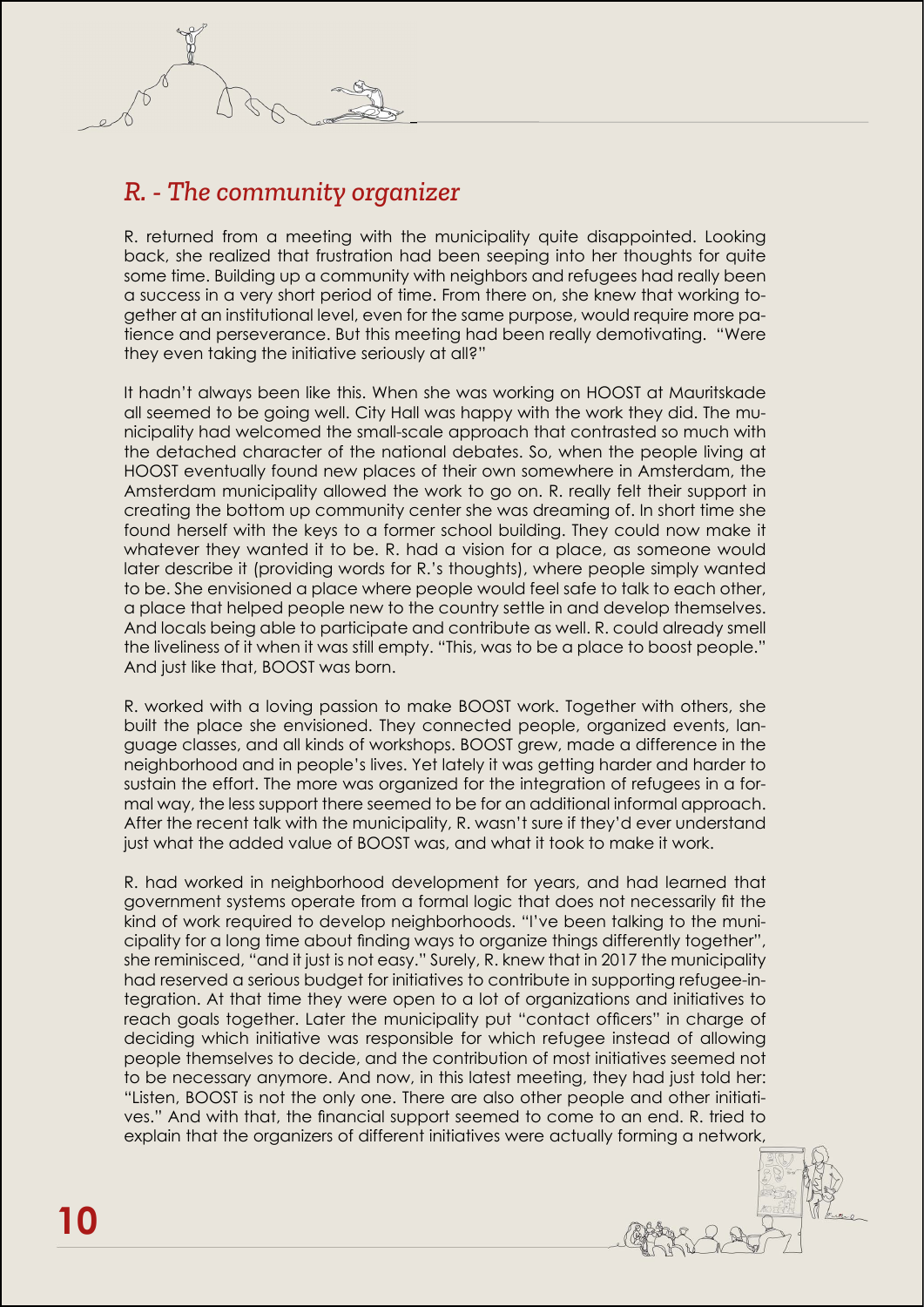

aiming to work together and support each other. She wondered why there was so little interest in this new social network for integration and perspective, and why there was no ambition to support their new, integral and informal approach. Was sustainable support from the municipality turning out to be an illusion? Or what others ways could be found?

### *E. - The researcher*

*The Refugee Academy research team followed the initiatives from Gastvrij Oost closely and from a distance. We observed how the initiators came together when stakes were high and later separated in different paths or projects. With BOOST, one of the initiatives that emerged from the network, we did some more in-depth research.*

*I remember entering BOOST for the first time and immediately absorbing this relaxed allure of day-to-day togetherness. People were hanging out, working in the kitchen, doing language trainings, and moving up and down in the big building. This is it, I thought, here you really breathe this energy that moved many people to action, creating initiatives to receive and support refugees in the past years. An energy that burst out when the urgency was high, and that now had crystallized into courses, meetings, trainings, cooking and socializing events organized by many initiatives throughout the Netherlands. What can we learn about the prospects and pitfalls of inclusion in a site such as this?* 

*The Refugee Academy research team had been doing research at BOOST for some time at that point. As engaged researchers, we understood our role as that of uncovering mechanisms that are not visible at first glance and to create conditions to learn together. We especially try to make the more silent voices and perspectives heard, because looking from more marginal positions helps identify the things we take for granted. This is the core of inclusive thinking. In the public meetings we organize regularly, we try to make room for controversial perspectives on well-intended efforts to include refugees and to give a podium to refugees' own experiences of these efforts. This often produces messy discussions and exchanges, which still manage to succeed in bringing new questions to light. They also produce mirrors for participants to look at their actions from different positions. In other words, these meetings often succeed in being "daring spaces."*

*That's why we were enthusiastic when BOOST invited us to organize one of our meetings inside their organization, to reflect on the contribution of initiatives to the "inclusive city" of the future. We had written papers about this initiative. Young researchers had spent hours and days in interviews and observations. We had seen so much interesting tension. One tension concerned the fact that refugees felt that they had to serve as showcases to promote an initiative's success. The effort to create equal relationships in the BOOST community – which was meant as a space that newcomers and Dutch participants would create together – seemed a continuous challenge. The effort made towards creating equal roles seemed to be dissolving back and back again into role divisions between "providing volunteers" and "receiving newcomers."*

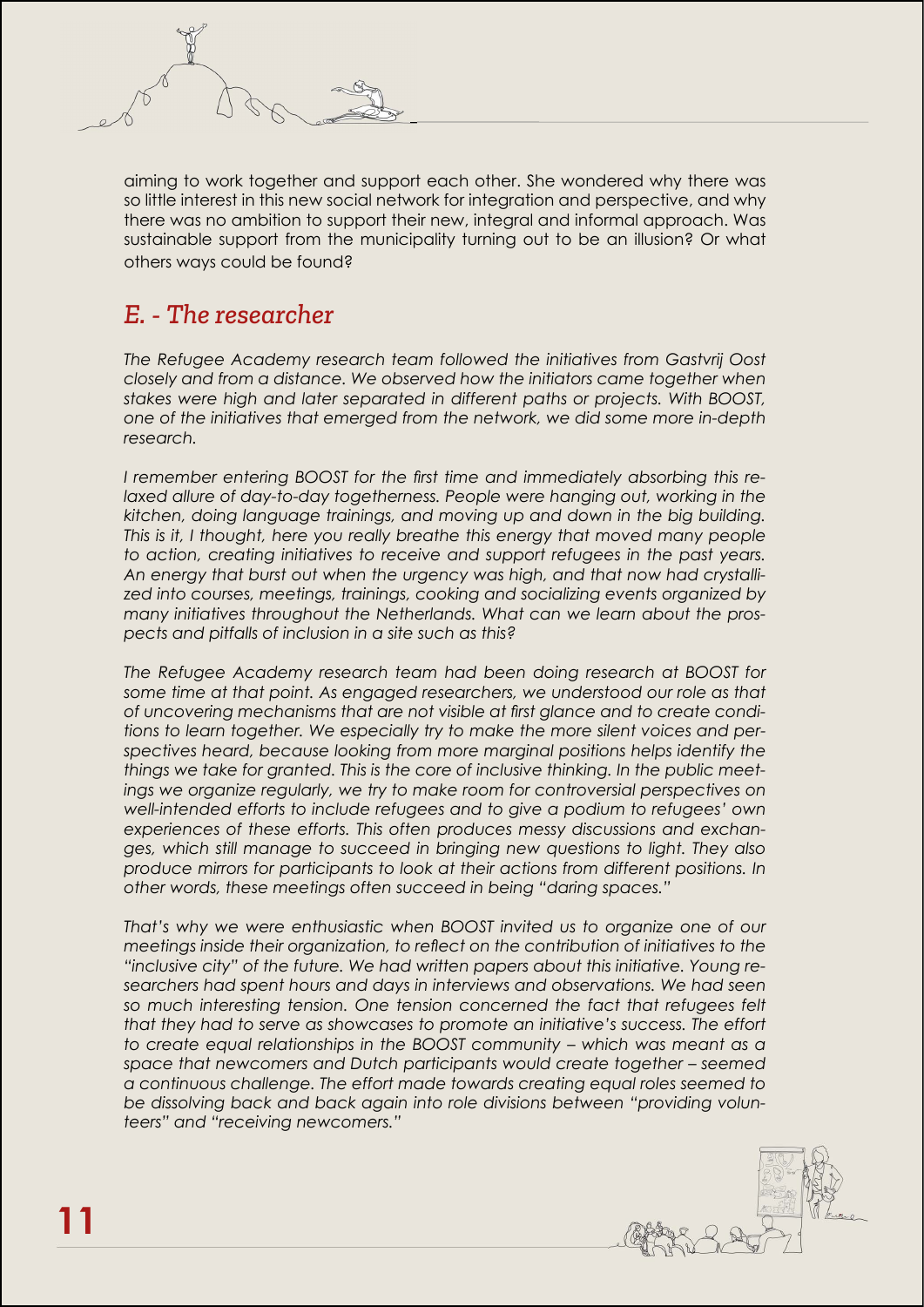*The meeting didn't go the way we expected at all. What it did, mostly, was create a mirror for us to look at our own role and assumptions. We wanted to create, also here, a daring space, in which tensions could be addressed, but we failed to see how the vulnerability of initiatives like BOOST (for instance their fragile relation with the municipality of Amsterdam mentioned in R. story) makes this untenable. Nearly no one wanted to address any of the issues we brought up in a plenary meeting. The tensions inside an initiative might be clear to a researcher, but the people involved in the initiative, especially refugees, mainly demonstrate strong feelings of gratitude when asked to speak up. On one hand, this might make it difficult to reflect critically within the organization. On the other, it shows how crucial these initiatives are for refugees tackling the much more complex and even hostile outer world. As researchers, we quickly realized that we had failed to create the necessary safety in the meeting, which brought together people from inside and outside BOOST.* 

*Critical self-reflection and daring spaces are not possible without safety. This does not simply refer to feeling safe and rooted in one's own organization or movement. It also refers to the safety and sustainability of the organization itself in the wider society and institutional landscape. Can reflective research tear down walls to make initiatives more inclusive homes when those same walls are also protecting the house from flooding?* 

*Reflecting on our own position of power as researchers means more than examining whose perspectives we reproduce in our research and whose we do not. It means more than becoming aware of the dynamic of being intimate or distant, engaged or detached. It also means realizing that the voice of the researcher is always one that speaks from a safe position. This is not a privilege that is necessarily shared by other voices.*

### **III. Charting a New Course**

What started as a sudden burst, an eruption of empathy and solidarity that brought all of the above storylines together into one network of networks, slowly changed, illuminating new paths to follow separately. Yet whatever path was chosen, somewhere along the way it became difficult. That's what happens when you keep your head down, focusing on your own struggles for a while: you forget to look up and see what's ahead. You may miss another path to take. Now, a couple of years down the line, is a good time to look up again, to look around, and see what's out there. We need to ask ourselves: what did we create?

Differences exist between all the actors, initiatives, organizations, and networks. Their ideals, backgrounds, experiences, and methods often varied. As their stories show us, many of those involved felt a need to redirect their energy and start following their own course. After all, some paths suit some better than others. Space, time alone, seems to have been necessary to explore and experiment.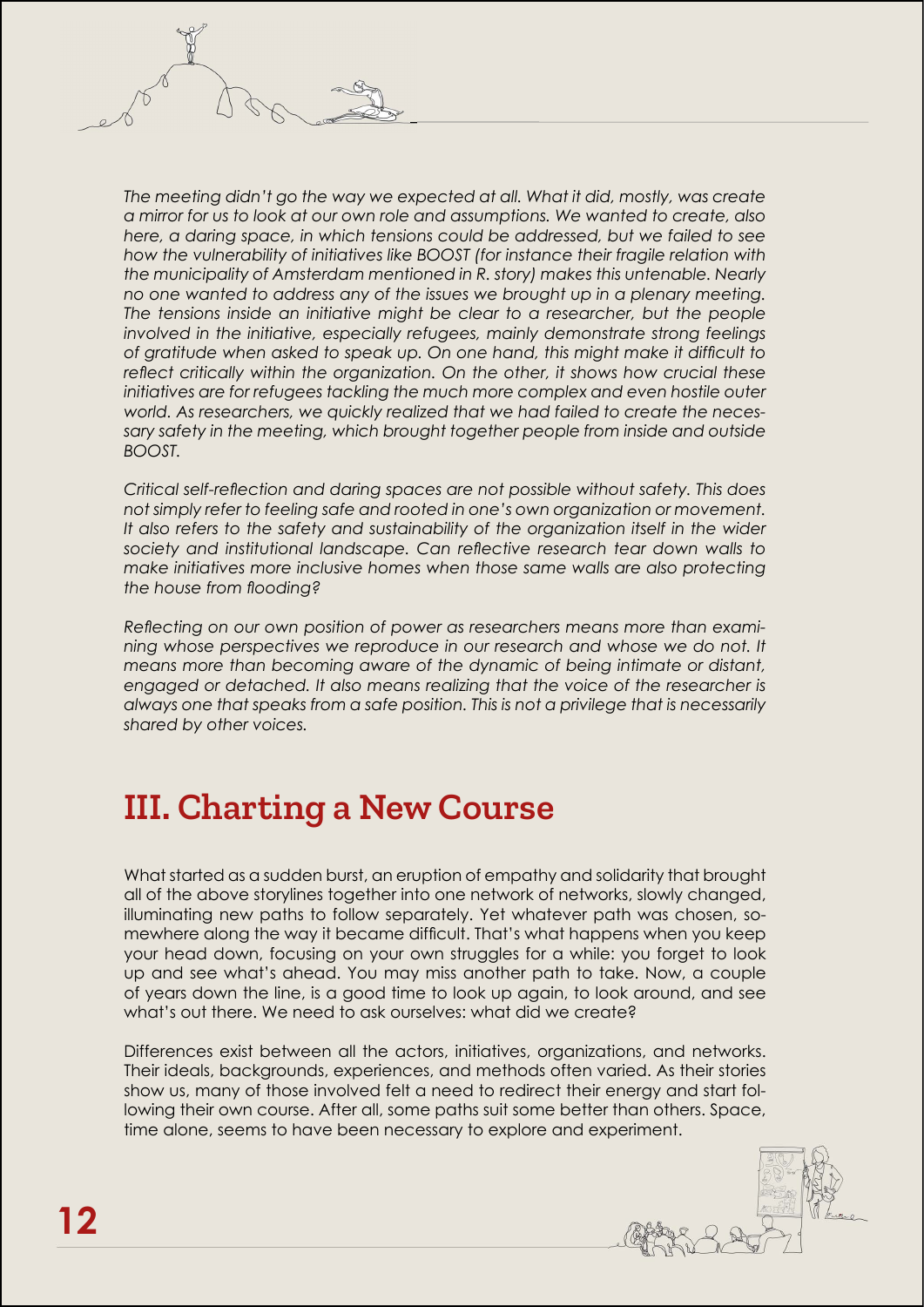Currently, the network is reconnecting. There is a growing sense that they can help each other stand strong, share knowledge, and create new knowledge together. Forming a new network doesn't mean squeezing all viewpoints under the very same umbrella, since that eventually becomes too crowded, leaving some out in the rain. What it can mean however, is learning to act alongside each other, elevating each other. This might be the right time for initiatives such as the ones that emerged from Gastvrij Oost to start building stronger alliances.

This story about the Gastvrij Oost network shows that it is important to distinguish different stages in the path of these citizen organizations. In 2015, marking the first stage, there was a sense of urgency that created a need to act. Different people started acting quickly and simultaneously and saw their actions converge. After a while, the initial urgency faded, giving rise to a second stage. In the second stage, actors developed their own approaches towards the issue of refugee inclusion and reception and experimented with them. New opportunities and challenges presented themselves. This brought us to the current time, a third stage, which features the different initiatives seeking connections with other initiatives, exploring differences and commonalities, and strategizing together on an approach to dialogue with and funding from the government.

Distinguishing these three stages of development helps us understand and reflect on the nature of the mobilization of citizens after 2015. Acting on a sense of urgency can be a source of mobilization and solidarity. In Europe, this happened on a great scale from 2015 onward, and the citizens' response helped to counterbalance the insufficient response of many states, as shown by different studies.<sup>1</sup>

The same studies also raise points of reflection, warning that hasty citizen responses might lead to unreflective action that could reinforce certain structures of exclusion. An example is when the roles of the 'resourceful supporter' and the 'passive receiver of help' become fixed and prevent refugees from regaining control over their lives.<sup>2</sup> But various researches in European countries also show that post-2015 initiatives have found ways to navigate and overcome these tensions. Sometimes this is done by building reflective networks with each other that challenge assumptions and implicit dichotomies (such as fixed oppositions between 'helper' vs 'receiver').

Regaining control over one's life as a newcomer is a gradual process. It might partly happen within the initiatives themselves (for instance when newcomers feel they can start co-shaping the initiative themselves), or outside (when starting a new phase of life outside) or "on the threshold," with one foot in an initiative and the other outside. We can see this in Y.'s reflection of the participants sharing their eagerness to become more independent and the uncertainty that came with it as the HOOST project came to an end.

1 Feischmidt et al 2019, Vandevoort and Verschraegen 2019, Boersma et al 2019

2 Zakarias 2015, Scheibelhofer 2019, Ghorashi and Rast 2018

**13**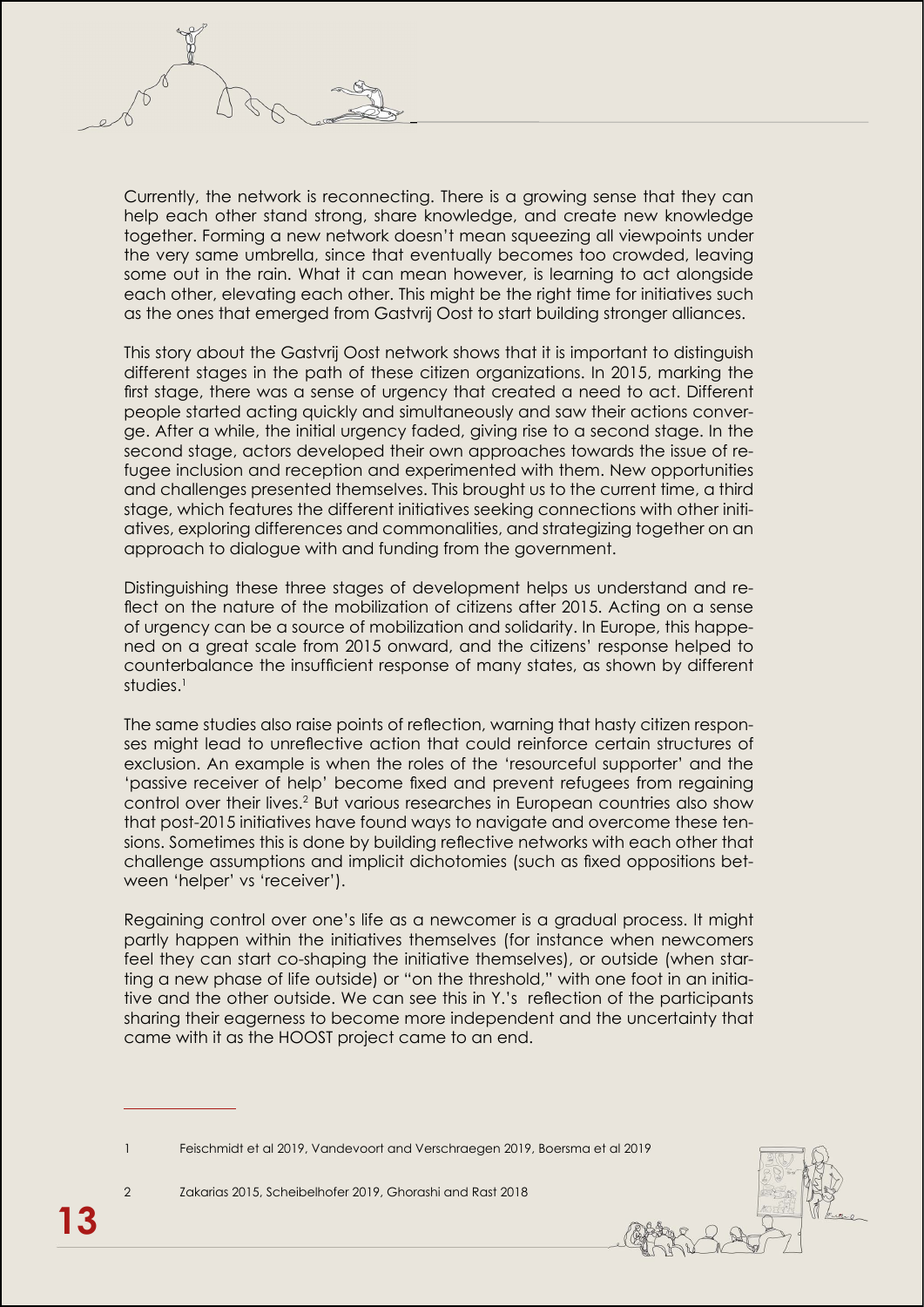

For organizers of initiatives, the passage through the three stages that we identified, indicates a growing consciousness about their positioning: From a first sense of urgency, to creating something new, to building new alliances and reflecting on the path they took. Personal connections sometimes led to insight into

different experiences. As the reflections of Y. – who was participant and researcher – show, it is important to have the time to look back and reflect on where the path shared with others led.

How can refugee participant's reflections, like those produced by Y. who looked back on his experience, contribute to make initiatives reflexive spaces and learning spaces that continuously evolve?3 And how can different initiatives that took different paths after keep supporting each other in the future?

It's important to remember that this is just one story, of one network. There are many more, similar and maybe even very different, stories to be told from different contexts. This is why in the future we aim to find other stories and learn about similarities and difference elsewhere which can enlarge our patchwork reflections and enable mutual learning.